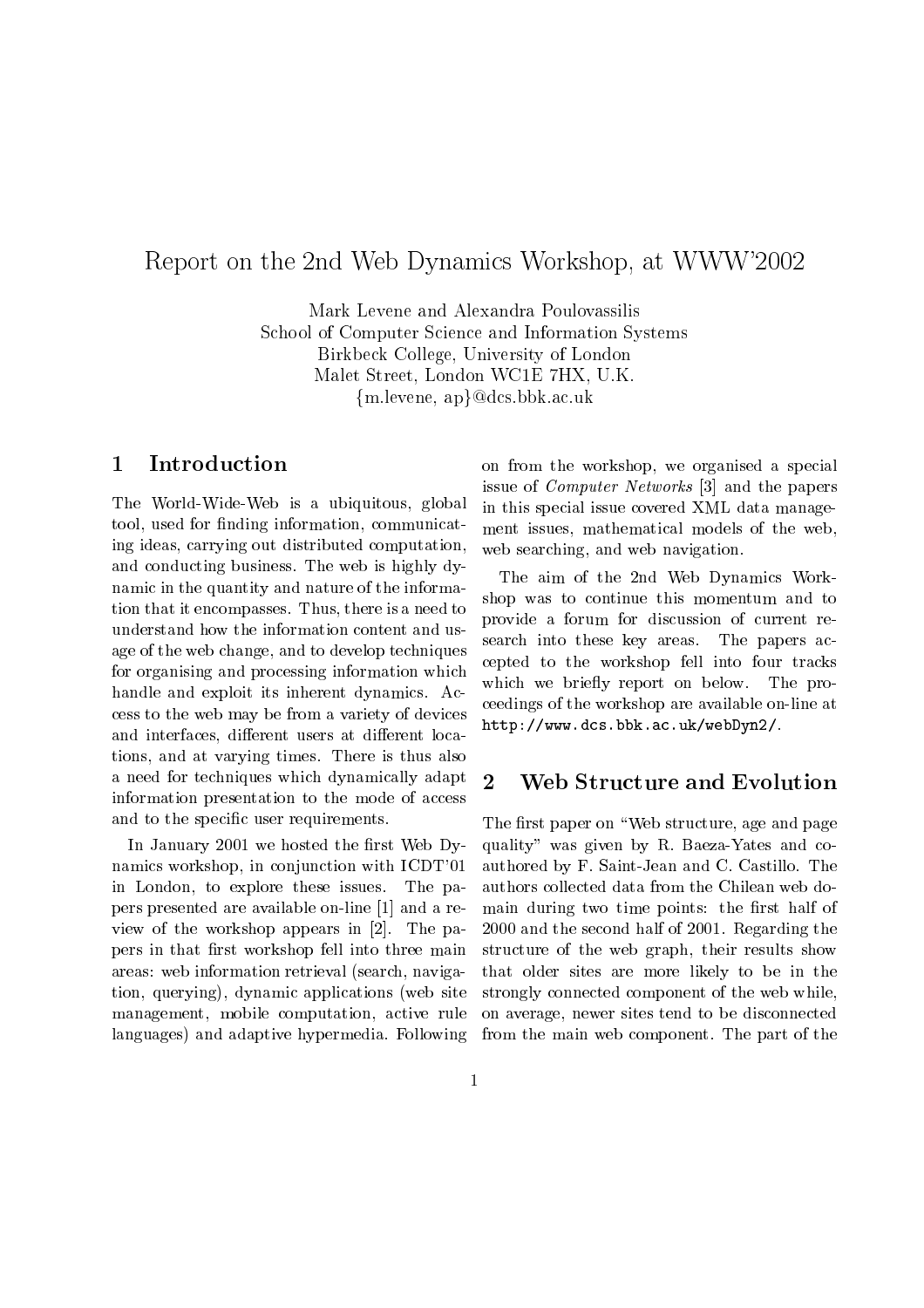web that links into the main component is split between new sites and older sites that have not become popular, and the part of the web that is reached from the main component has sites which are, on average, newer than sites in other components. The authors also investigated the connection between link-based ranking schemes, such as Google's pagerank, and age of web pages. They found that new pages, as well as very old pages, have low pagerank, and that the highest pagerank is possessed by pages which are 1.6 months old. They propose a variant of pagerank which adds to it an age function which decreases with age. In this way the bias of pagerank against new pages can be decreased.

The second paper, "A steady state model for graph power law", was given by J. Wang and coauthored by D. Eppstein. In the past few years there have been substantial advances in our understanding of complex and evolving networks, the largest one being the World-Wide-Web. An important result, which may have a big impact on web algorithmics, is that the degree distribution of the web graph follows a power law. In order to understand the emergence of these power laws researchers have created models that generate such graphs. These models include two crucial ingredients, preferential attachment and incremental growth. Eppstein and Wang present an algorithm that produces a power law distribution through preferential attachment without recourse to incremental growth. Their algorithm consists of repetitively removing and adding edges from a random sparse graph. They have validated their model by simulation, although it remains an open problem to prove analytically that a power law emerges.

The third paper on "A multi-layer model for the web graph" was given by L. Laura and coauthored by S. Leonardi, G. Caldarelli and P. De Los Rios. As in the previous paper, the authors investigate a stochastic model of the evolution of the web graph, the point of departure being the division of the graph into regions which are local subsets of the graph. Regions could, for example, be viewed as cyber-communities. Individual web pages may belong to more than one region but linking is localised to pages within a region. By assigning web pages preferentially to regions, in addition to the usual preferential attachment of links, a multi-layer graph is formed. As in the previous paper, the model has been validated by simulation and, as predicted, the power law distribution of incoming links emerges.

### 3 XML Technologies

The first paper in this track, "Modelling adaptive hypermedia with an object-oriented approach and XML" by M. Cannataro, A. Cuzzocrea, C. Mastroianni, R. Ortale and A. Pugliese, could not be presented due to unforeseen personal circumstances. Adaptive hypermedia concerns the adaption of information presentation according to the user's needs and the client device being used. This paper presents a `data-centric' model for adaptive hypermedia. Heterogeneous data sources are represented by XML meta descriptions. These descriptions are organised into a directed graph for navigational purposes and into object classes for semantic purposes. Adaption is along three orthogonal dimensions: the user's browsing behaviour, the external environment, and the client device. The first two of these drive the generation of page content and page links, while the third drives the format of pages. A 'profile view' defines the set of ob jects accessible by users belonging to each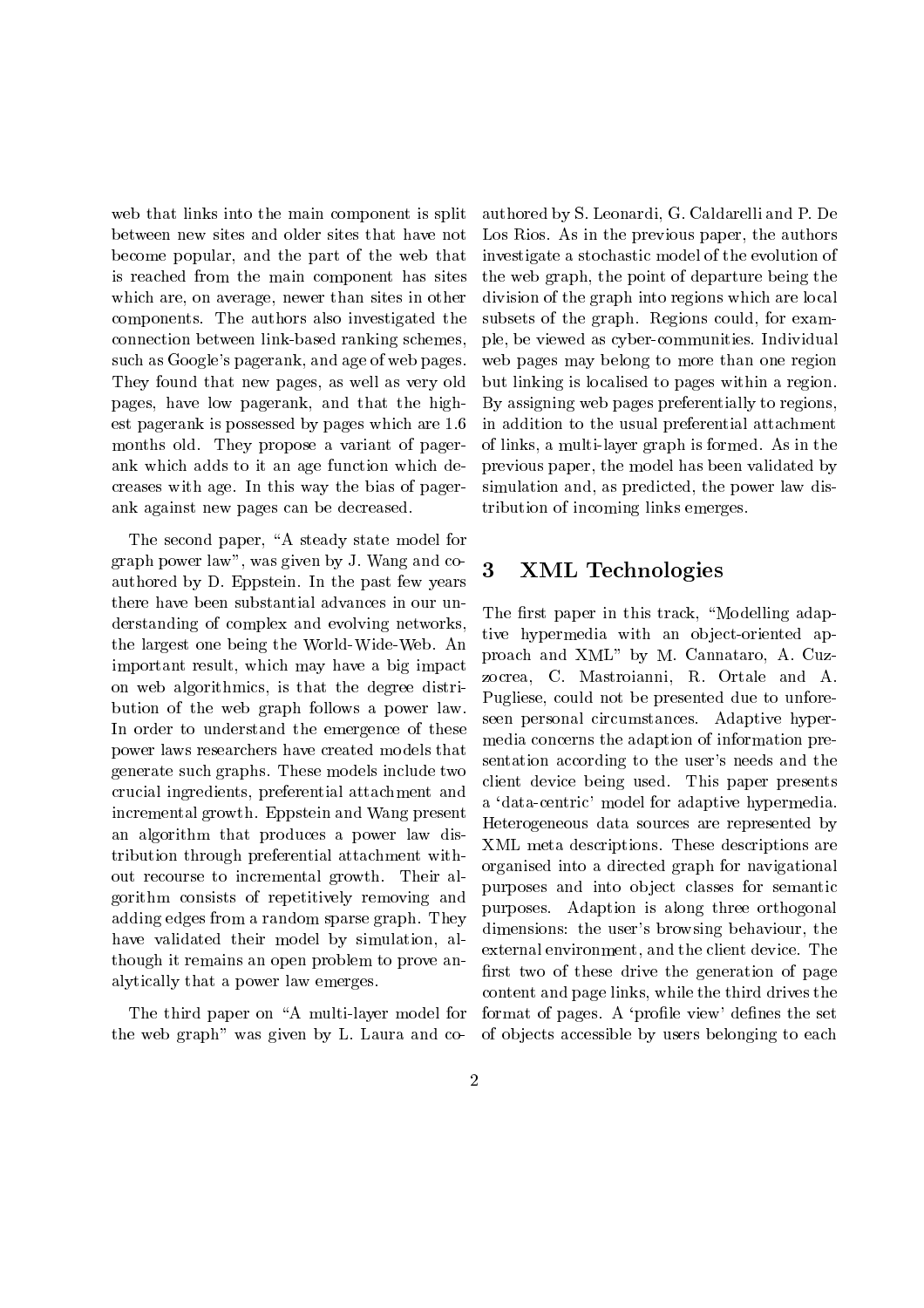user profile. The final pages to be displayed on the client device are dynamically generated by applying an XSL document, either at the server or at the client. The authors conclude by describing a three-tier modular architecture which supports their model, which they are currently implementing.

The second paper on "A logico-categorical semantics of XML/DOM" was given by C. H. C. Duarte. The author argues that XML lends itself naturally to a categorical logical semantics, and after a brief overview of XML and DOM, outlines a formal semantics for both. For XML he first develops a formal interpretation for individual XML documents, and then discusses how the composition of documents can be captured by means of a pushout operation. For the DOM semantics, temporal features are used to capture the dynamic properties of DOM. The author's aim with this work is to provide a formal semantics which allows formal reasoning about distributed systems that use XML for communication of messages and other information, and facilitates the development of automated tools for the verification of such systems.

The third paper on "XML structure compression" was given by M. Levene and co-authored by P.Wood. XML is becoming a standard means of moving large volumes of information over the web, and hence there is a pressing need for compression techniques for XML data.This paper presents an algorithm for compressing XML documents which conform to a DTD. Knowledge of the DTD allows separation of the structure of a document from its content, so that the encoded version does not contain any information that may be inferred from the DTD. Moreover, the textual parts of data can be compressed separately by conventional means. It is shown that under the assumption of independence within DTD rules, the resulting encoding is minimal and, on average, equal to the entropy of the document. Ongoing work on validation of the algorithm involves implementation and comparison with other XML compressors.

#### $\overline{\mathbf{4}}$ Web Information Retrieval

The first paper on "Criteria for evaluating information retrieval systems in highly dynamic environments" was given by J. Bar-Ilan. The thesis of this paper is that current evaluation methods of search engines, such as precision and recall, are insufficient due to the fact that the growth of the web is much faster than the growth of a search engine's index. The author addresses methods for evaluating the freshness of the search engine's results and its stability over time. The evaluation involved submitting a query to several search engines over a period of time and examining how the answer set changed. The results show that web pages that appeared in earlier results quite often got lost, despite the fact that these web pages were still valid, and that the overlap in the answer sets was not as high as it should be.

The second paper on a "Query language for structural retrieval of deep web information" was given by S. Mueller and co-authored by R.-D. Schimkat and R. Muller. The `hidden' or `deep' web refers to information that resides in databases and is accessible only through dynamic script pages or servlets. The authors suggest access to deep web information by making meta-data available to the search engine in the form of Entity-Relationship models. They argue that a query interface to deep web information that is based on a graphical representation per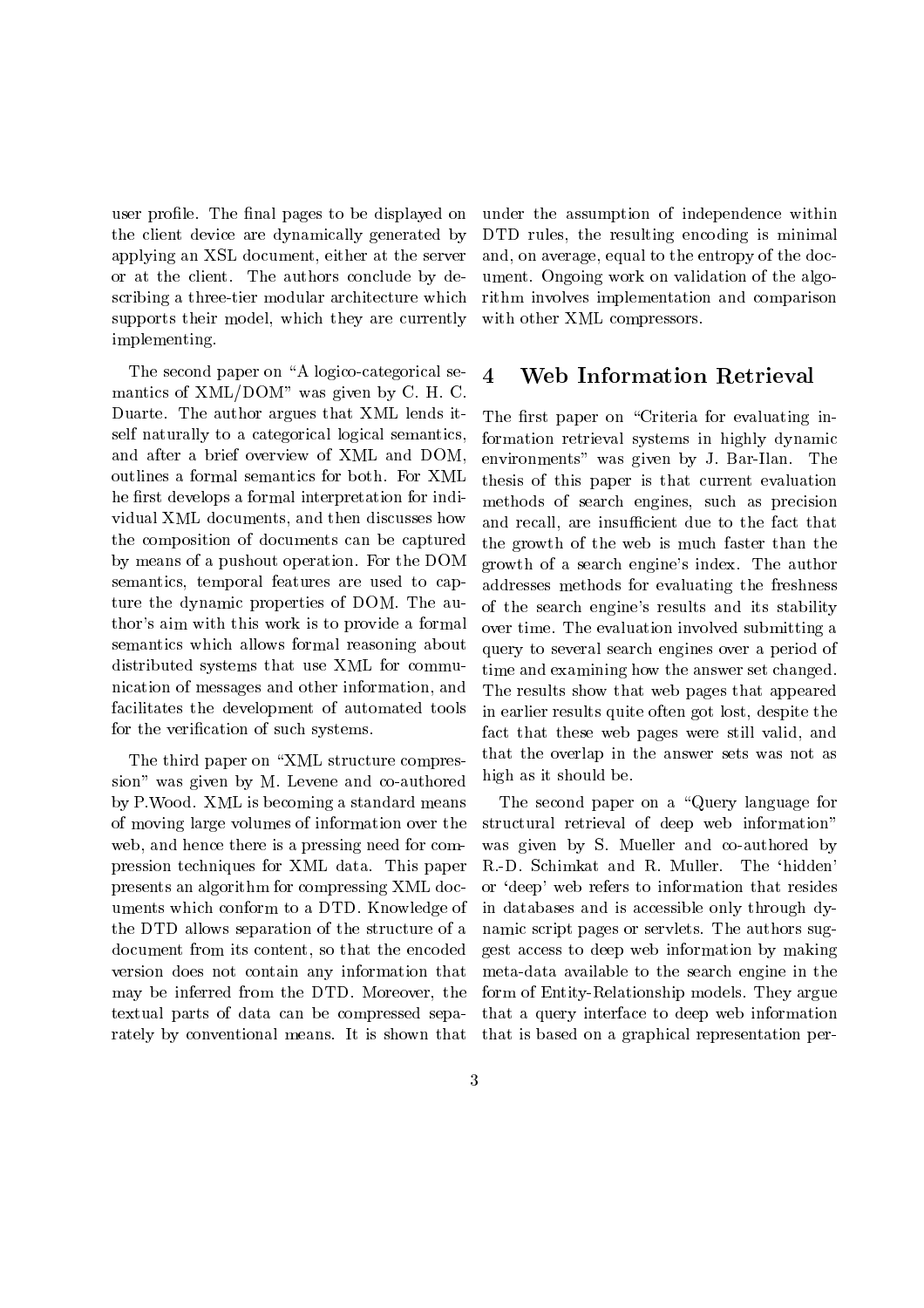taining to the Entity-Relationship model will improve the usability and allow more precise access to these hidden resources.

The third paper on "Exploration versus exploitation in topic driven crawlers" was given by G. Pant and co-authored by P. Srinivasan and F. Menczer. Topic driven crawlers, also known as focused crawlers, have been suggested as a means of limiting the search space of these software robots to specific queries or categories. In this paper metrics are suggested to evaluate focused crawlers that combine an exploration of the information space by following links which may appear sub-optimal with an exploitation strategy which involves only following the most relevant links. Through experimentation with different crawling strategies the authors conclude that exploration is important to discover highly relevant pages whereas too much exploitation using greedy strategies can be harmful.

## 5 Dynamic Applications

The first paper on "WebVigil: an approach to just-in-time information propagation in large network-centric environments" was given by S. Chakravarthy and co-authored by J. Jacob, N. Pandrangi and A. Sanka. This paper is concerned with efficient detection and notification of change in web pages. It discusses the use of event-condition-action (ECA) rules for this purpose, and in particular the need to extend ECA rule functionality from a centralised context to handle distributed, heterogeneous events, and also the need for selective notication of changes to users depending on their interests or profiles. The paper begins with an overview of related work, a review of the push and pull paradigms, and a discussion of possible architectures for the push paradigm. The paper then describes the architecture and ongoing implementation of WebVigil, a system for detecting and notifying changes in web pages. Users specify by means of a 'sentinel' the kinds of changes they are interested in with respect to specic pages and the frequency with which they wish to be notied of such changes. Information is then automatically extracted from this sentinel for use by the various components of the system. Future work will include assessing the scalability and flexibility of the WebVigil architecture, and extending the expressiveness of sentinels to allow different change `windows' (not just changes between the previous and current version of a page) and personalised change summaries.

The second paper on "Caching schema for mobile web information retrieval" was given by R. Lee and co-authored by K. Goshima, Y. Kambayashi and H. Takakura. It discusses how traditional LRU caching is not suitable in mobile environments, and that new algorithms are needed to determine the priority of items in the cache and also to determine what information to cache. They propose the use of the semantic relationships between locations to determine the likelihood of a user moving from one location to another, and hence the likely usefulness of caching information relating to already visited and new locations. Also, due to the small cache size, it may be necessary to cache URLs and other meta-data rather than actual web page contents. An experimental travel guide application is described which consists of two phases, a 'planning phase' before the user starts travelling and a `retrieval-and-guide phase' during travel. A new web page priority ranking algorithm is proposed which utilises the semantic relationships between locations, and the results of some simulation experiments are presented. One prob